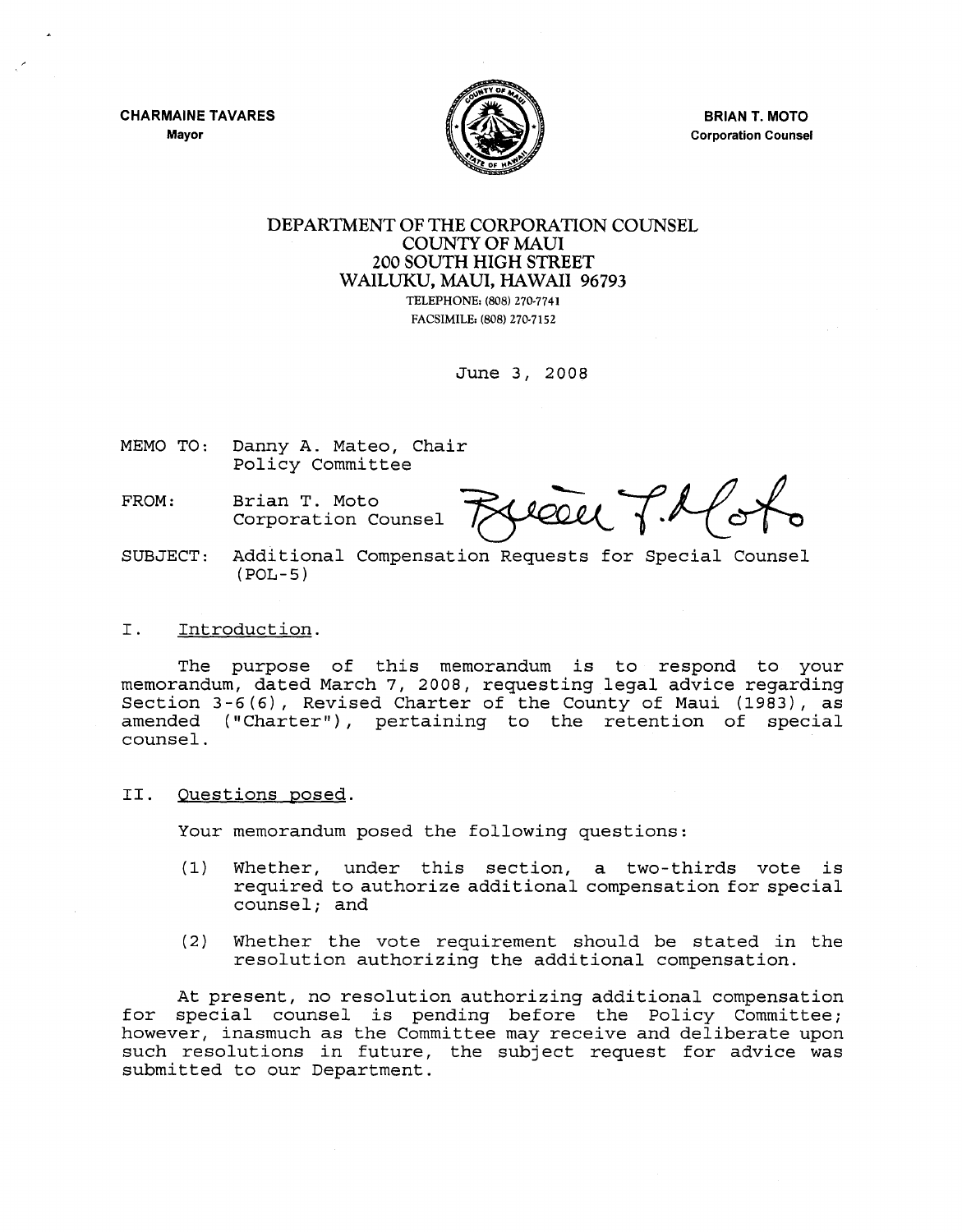Danny A. Mateo, Chair Policy Committee June 3, 2008 Page 2

III. Applicable law.

Section 3-6 of the Charter states:

The council shall be the legislative body of the county. Without limitation of the foregoing grant or of other powers given it by this charter, the council shall have the power:

6. To retain or employ, by a vote of two-thirds of its entire membership, special counsel for any special matter presenting a real necessity for such employment. Any such emploYment shall specify the compensation, if any, to be paid for said services.

When construing a Charter provision, the Supreme Court of Hawai'i has stated:

The interpretation of the charter is similar to the interpretation of a statute. And

[t]he standard of review for statutory construction is well-established. The interpretation of <sup>a</sup> statute is <sup>a</sup> question of law which this court reviews de novo. In addition, our foremost obligation is to ascertain and give effect to the intention of the legislature [,] which is to be obtained primarily from the language contained in the statute itself. And where the language of the statute is plain and unambiguous, our only duty is to give effect to its plain and obvious meaning.<sup>1</sup>

## IV. Analysis.

Section 3-6(6) clearly and unambiguously empowers the Council to retain outside attorneys.2 It is also clear that <sup>a</sup> vote of twothirds of the Council's entire membership is required to approve such hiring. Section 3-6(6) imposes this super-majority voting requirement upon the Council, but not upon any committee of Council; therefore, the Policy Committee, when deliberating on an

<sup>&</sup>lt;sup>1</sup> Maui County Council v. Thompson, 84 Hawai'i 105, 106 (1996) (citing State v. Baron, 80 Hawai'i 107, 113 (1995)).

<sup>2</sup> Maui County Council v. Thompson, <sup>84</sup> Hawai'i at 106-107.